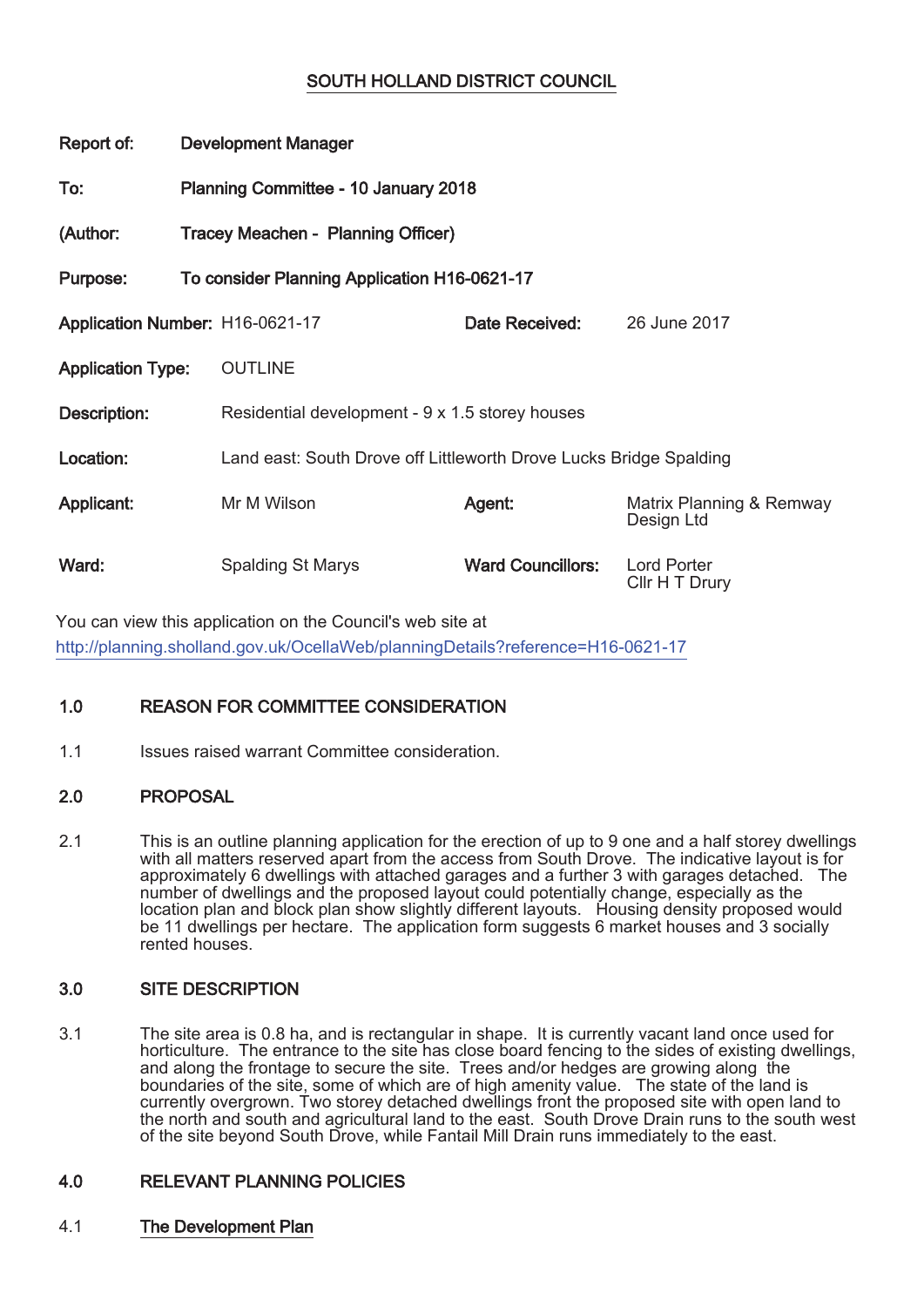# South Holland District Local Plan, July 2006

The South Holland Local Plan 2006 was formally adopted on 18 July 2006. Following a direction from the Government Office for the East Midlands under paragraph 1(3) of Schedule 18 to the Planning and Compulsory Purchase Act 2004, as of 18 July 2009 only certain Local Plan policies have been extended and continue to form part of the development plan. In the context of those saved policies referred to below, it is considered that the Local Plan was adopted in general accordance with the Planning and Compulsory Purchase Act 2004 (albeit under the transitional arrangements). Those policies referred to below are considered to accord with the thrust of guidance set out in the National Planning Policy Framework, and in the context of paragraph 215 of the NPPF should therefore continue to be given substantial weight in the decision making process.

SG1 General Sustainable Development SG2 Distribution of Development SG3 Settlement Hierarchy SG4 Development in the Countryside SG11 Sustainable Urban Drainage Systems (SUDS) SG12 Sewerage and Development SG14 Design and Layout of New Development SG15 New Development: Facilities for Road Users, Pedestrians and Cyclists SG16 Parking Standards in New Development SG17 Protection of Residential Amenity SG18 Landscaping of New Development SG20 Extensions and Alterations to Existing Buildings HS6 New Housing in the Group Centres (Non-Allocated Sites) HS7 New Housing in the Open Countryside including Other Rural Services

4.2 If regard is to be had to the development plan for the purpose of any determination to be made under the Planning Acts, Section 38 (6) to the Town and Country Planning Act as amended by the 2004 Act states that the determination must be made in accordance with the plan unless material considerations indicate otherwise.

# National Guidance

National Planning Policy Framework (NPPF), March 2012

Paragraph 14 - The presumption in favour of sustainable development

- Paragraph 17 Core planning principles
- Section 4 promoting sustainable transport
- Section 6 delivering a wide choice of high quality homes
- Section 7 requiring good design
- Section 8 Promoting healthy communities
- Section 10 meeting the challenge of climate change, flooding and coastal change
- Section 11 Conserving and enhancing the natural environment
- 4.3 Planning Practice Guidance (PPG), 2014

# 5.0 RELEVANT PLANNING HISTORY

5.1 H16-0787-02 - outline application for 63 dwellings. This was a larger site area and was refused on 27 November 2002 due to being in a countryside location, poor visibility to the south due to the positioning of Lucks Bridge causing a highway safety issue, and on flood risk grounds.

# 6.0 REPRESENTATIONS

6.1 Highways / SUDS:

Have no objections but have requested a number of conditions including the production of full engineering, drainage, street lighting and constructional details.

6.2 LCC Historic Environment Officer: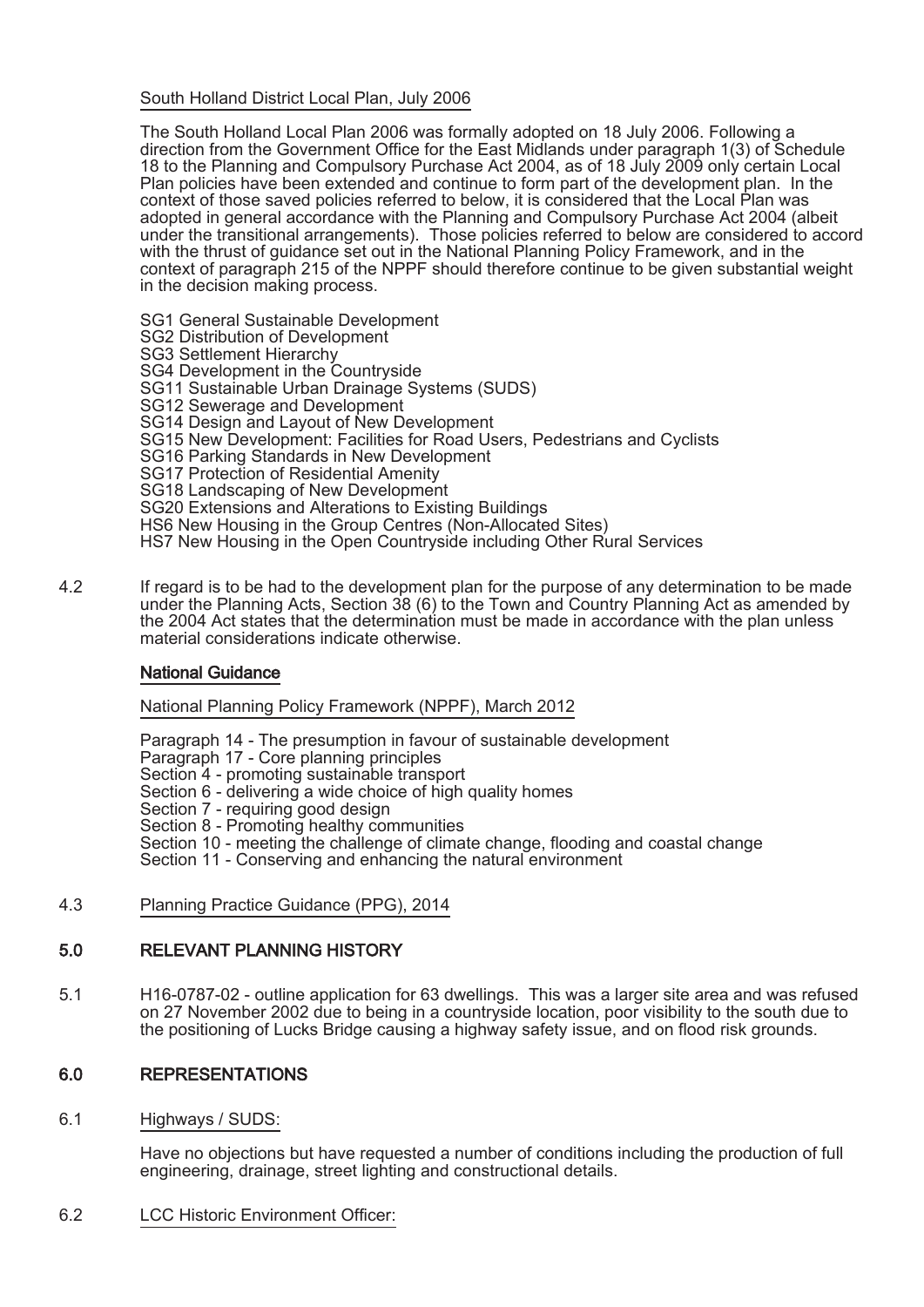This site is in an area of the Fens that was widely populated in the late prehistoric and Roman periods. There are large areas of cropmarks surrounding this site and it is likely that previously unknown finds and features could survive on this site.

Insufficient information is available at present with which to make any reliable observation regarding the impact of this development upon any archaeological remains. Recommend that further information is required from the applicant in the form of an archaeological evaluation to be considered alongside the application. This evaluation should provide the local planning authority with sufficient information to enable it to make a reasoned decision on this planning application. This evaluation should initially consist of trial trenching.

#### 6.3 SHDC Nature Conservation Officer:

No objection, but it has been identified that there are some significant trees to the boundary of the site which would be considered of public amenity value. These trees should be retained where possible with no dig solutions to roads and drives which will affect the roots, and care should be taken with foundations which are close to tree roots. An ecology report would be useful as there could be newts on the site which are a protected species.

### 6.4 Welland and Deepings Internal Drainage Board:

The Board's Fantail Drain runs along the Eastern Boundary of the site and note that a clear 9 metre bye law strip has been left.

SUDS and soakaway systems listed as surface water disposal methods to be clarified at Reserved Matters stage.

### 6.5 Environment Agency:

Initially objected as the submitted Flood Risk Assessment did not meet the requirements of the National Planning Policy Framework. However, an addendum to the amended Flood Risk Assessment was considered by the Environment Agency whereby they agreed the flood depth of the site was less than 1.6 metres in depth. They withdrew their objection so long as dwellings were 2 storeys, had finished floor levels of 3.10 metres AOD, incorporated flood resilient / resistant measures with demountable defences.

#### 6.6 SHDC Environmental Protection:

Due to the previous agricultural use of the site request the contaminated land condition for this application in order to protect the end user.

#### 6.7 SHDC Environmental Services:

As all access roadways to all residential properties appear to be constructed to an adoptable standard under an agreement with Lincolnshire County Council so that they will become public highways this will enable refuse/recycling collections to be carried out from outside individual properties without the need for communal collection points. This is very much our preferred option for new developments.

#### 6.8 Anglian Water:

Declined to comment as application consists of less than 10 dwellings.

#### Police: 6.

Standard police letter to advise how to reduce the opportunity for crime within the development and increase the safety and sustainability of the development.

6.10 Public:

There have been 3 public objections. Points raised are as follows: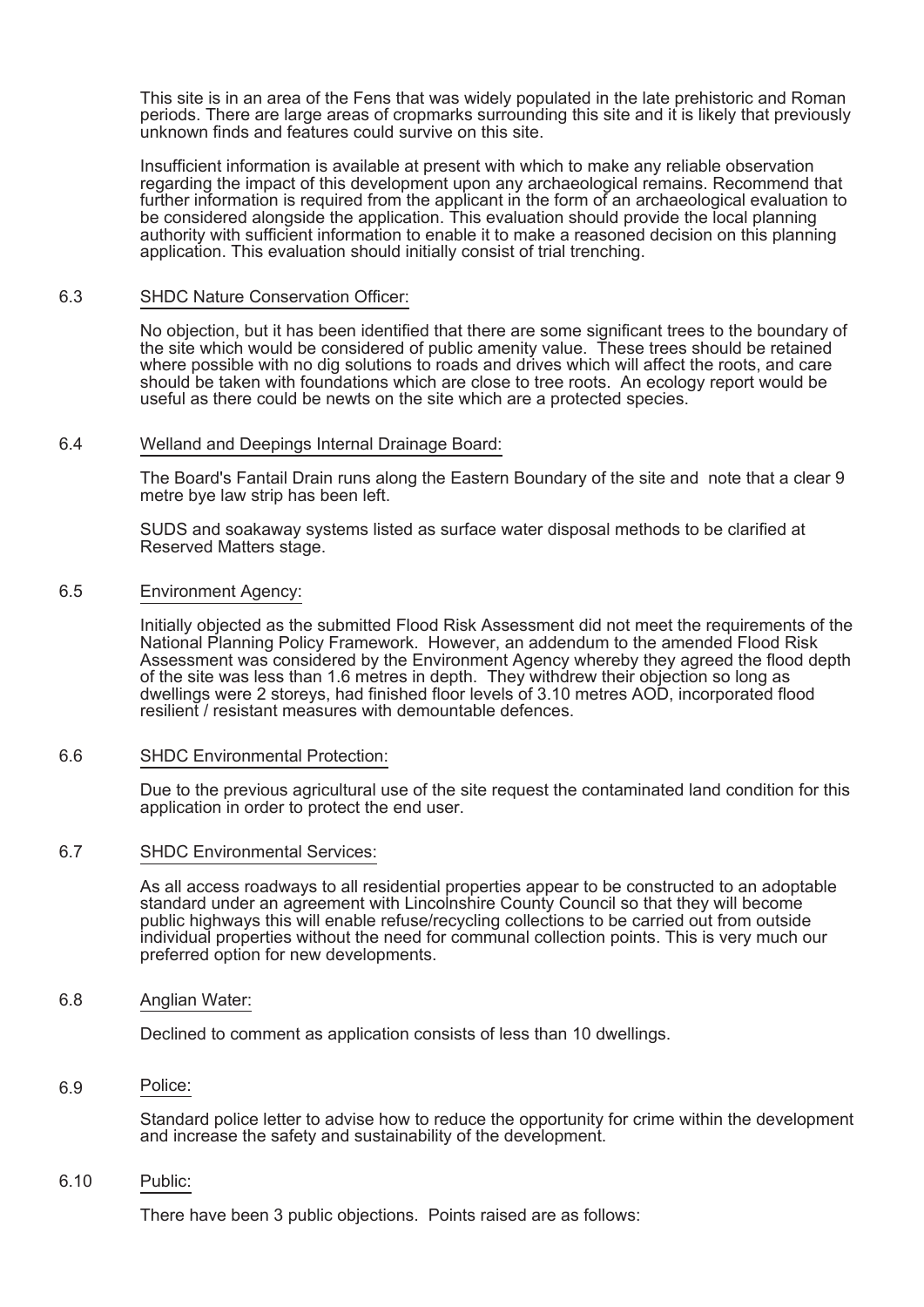- Proposed dwellings are closer to me than my neighbour,

- why should the path be located on the side nearest my property which will be a security risk for my boundary,

- concerned about the impact of development on existing tree roots, especially large trees along the boundary of dwellings,

- will affect our views,
- Will affect wild life,
- Road has never been suitable before, so why now,
- people may reverse on my drive,
- not enough access for emergency and other services,
- flood risk as surrounded by rivers and would have extra water run-off,
- will not be able to trim the other side of my hedge,
- properties would be built higher than Riverside Cottage which is pre-war with low floor levels,

- application states re-instated footpath across people's driveways, but there has never been a foot path,

- single storey dwellings in a flood risk area would be inappropriate,
- South Drove is an inadequate junction to introduce a higher traffic demand,
- may be overlooking as bungalows may have stairs leading to the loft as a flood precaution,
- would de-value our home,
- not within a defined settlement area,
- 6.1 There has been one public comment:
	- Do not want may flower hedge to be disturbed, and
	- We have a lot of animals and do not wish to change our lifestyle.
	- If the hedge and pets are unaffected, we would have no objection

### 7.0 MATERIAL CONSIDERATIONS

- 7.1 Key issues for consideration regarding this application are:
	- Policy considerations;
	- Flood Risk and drainage;
	- Character and appearance
	- Highway Safety
	- Residential amenity and services
	- Other matters
- 7.2 Policy considerations:
- 7.3 The site is located outside but adjacent to the defined settlement limit for Spalding within the emerging South East Lincolnshire Local Plan and within 10 metres of the defined settlement limit for the South Holland Local Plan, 2006. With regard to the adopted Local Plan 2006, the relevant policy context would usually be Policy HS7 (New Housing in the Open Countryside). In that context, as the proposal is neither for rural exceptions affordable housing nor essential to meet the needs of agricultural workers, the recommendation would be to refuse. However, as the entrance to the site is within the emerging Local Plan development boundary, and the site area abuts it, it would be difficult to argue the site is unsustainable in the absence of a five year supply of housing.
- 7.4 Paragraph 47 of the National Planning Policy Framework 2012 (NPPF) declares its aim is 'to boost significantly the supply of housing' and that 'local planning authorities should use their evidence base to ensure that their Local Plan meets the full, objectively assessed needs for market and affordable housing in the housing market area, identify and update annually a supply of specific deliverable sites sufficient to provide 5 years worth of housing against their housing requirements with an additional buffer of 5% to ensure choice and competition in the market for land. Where there has been a record of persistent under delivery of housing, local planning authorities should increase the buffer to 20% to provide a realistic prospect of achieving the planned supply and to ensure choice and competition in the market for land.
- 7.5 Paragraph 14 of the NPPF states that 'At the heart of the National Planning Policy Framework is a presumption in favour of sustainable development, which should be seen as a golden thread running through both plan-making and decision-taking'. For decision-taking this means approving development proposals that accord with the development plan without delay where the development plan is absent, silent or relevant policies are out-of-date, granting permission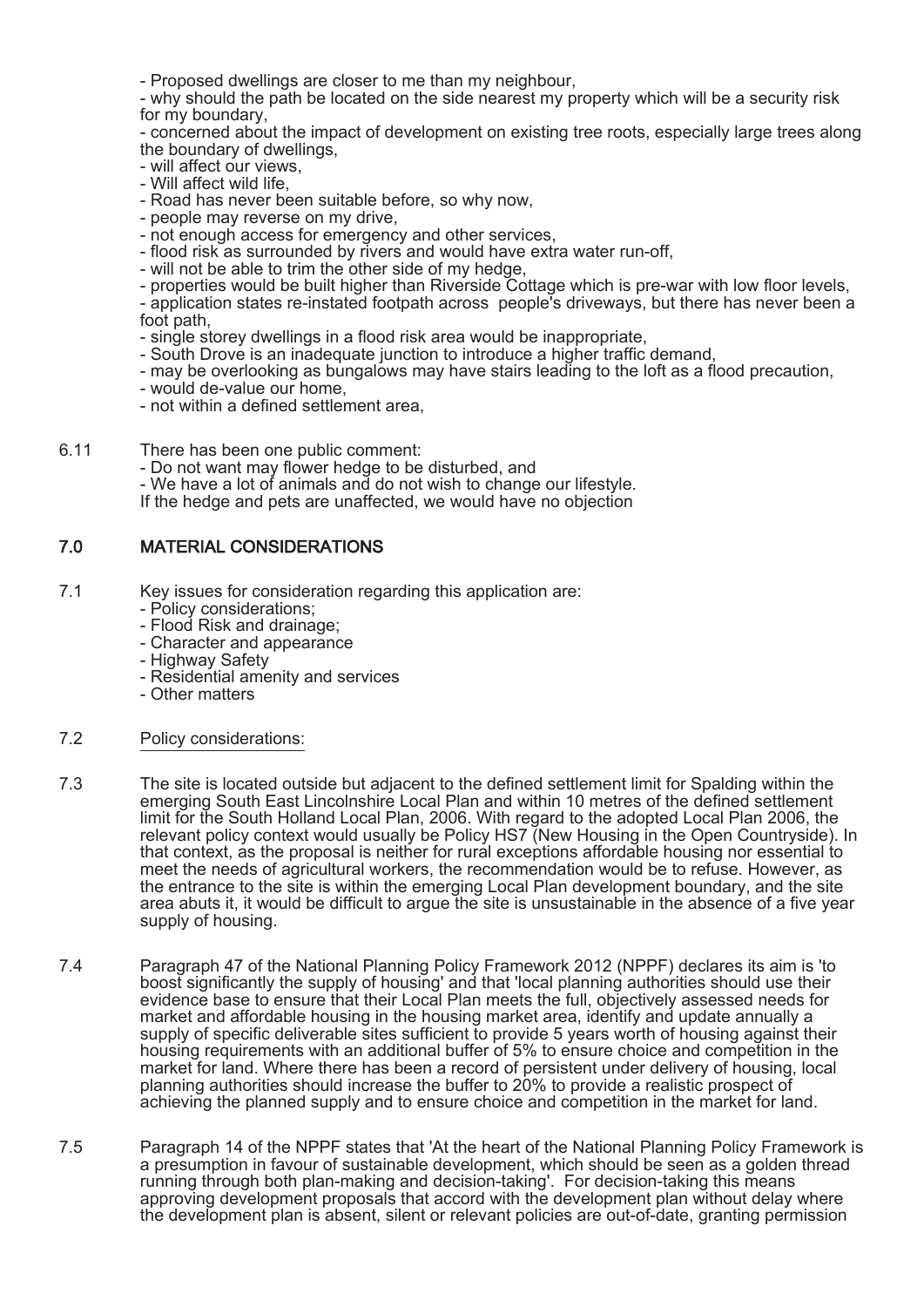unless any adverse impacts of doing so would significantly and demonstrably outweigh the benefits, when assessed against the policies in the NPPF taken as a whole or specific policies within the NPPF indicate development should be restricted. This is further addressed within paragraph 49 of the NPPF which also states that 'relevant local plan policies for the supply of housing should not be considered up-to-date if the local planning authority cannot demonstrate a five year supply of deliverable housing sites'.

- 7.6 The Council cannot currently demonstrate a 5 year supply of deliverable housing sites as per the provisions of the NPPF. In the context of the objectively assessed need identified in the Council's strategic Housing Market Area Assessment (SHMA) and including a 20% buffer by virtue of a persistent under delivery of housing, the Council cannot currently demonstrate a 5 year supply of deliverable housing sites. As per the provisions of Paragraph 49 of the NPPF, the Council's Local Plan Policies relevant to the supply of housing are considered out-of-date and the presumption in favour of sustainable development applies.
- 7.7 Paragraphs 7 and 8 of paragraph 14 also explains that there are three mutually dependant dimensions to sustainable development which are social, economic and environmental:

-An Economic Role: the proposal would make a contribution towards the local economy, albeit only during the construction stage.

-A Social Role: the proposal would make a contribution towards the supply of housing required to meet the needs of present and future generations. Although the site is not close enough to shops and other facilities to reach them on foot, there is a bus stop close to Stennett Avenue which provides a bus route between Spalding and Peterborough with an hourly service. Services and facilities are therefore considered to be reasonably accessible by public transport. Stennett Avenue is approximately a fifth of a mile from the entrance to the application site, which is considered an acceptable distance. However, although there is a footpath, there is no lighting.

-An Environmental Role: The site is vacant agricultural land with its boundaries screened by trees which are of some public amenity value due to their size. It is accepted that development could be provided without unduly affecting the character and appearance of the area. There is similar backland development with Stennett Avenue and Fantail Close in close proximity. It would be expected that most significant trees around the site should be retained should planning permission be granted.

- 7.8 The Council's Strategic Housing Land Availability Assessment, that has been produced to support the emerging Local Plan, identified the site as 'developable'. However, it is understood that the site has not been included as an allocation on flood risk grounds (covered in the following section).
- 7.9 In the context of the presumption in favour of sustainable development, permission should be granted unless any adverse impacts of doing so would significantly and demonstrably outweigh the benefits. The remainder of the report seeks to determine whether this is the case in this instance.

#### 7.10 Flood Risk and drainage:

- 7.11 The NPPF requires the application of the Sequential Test to steer new development to areas with the lowest probability of flooding. The South East Lincolnshire Strategic Flood Risk Assessment (SFRA) provides the basis for applying this test. If, following the application of the Sequential Test, it is not possible, consistent with wider sustainability objectives, for the development to be located in zones with a lower probability of flooding, the Exceptions Test can be applied if appropriate.
- 7.12 The Environment Agency has liaised closely with the planning department to publish to produce the South East Lincolnshire Strategic Flood Risk Assessment (March 2017). This document concludes that the vast majority of South Holland District is Flood Zones 2 and 3. Therefore, consistent with wider sustainability objectives, it is not realistically possible to direct all development to zones with a lower probability of flooding. As such, the document outlines a methodology whereby the SFRA hazard and depth maps (in that order) are to be utilised when determining flood risk and applying the sequential test.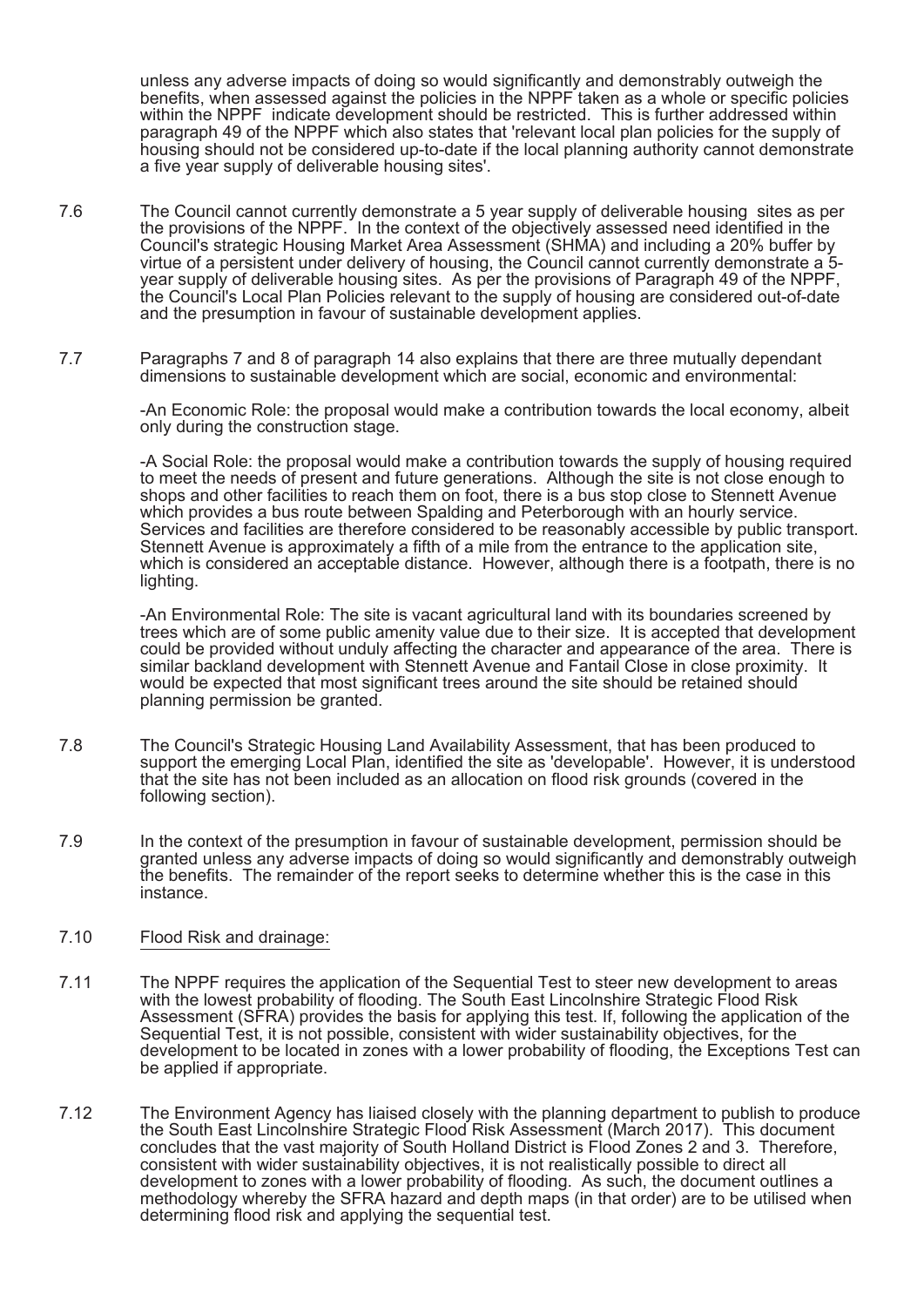- 7.13 If there is no hazard indicated, then the application can be deemed to have passed the sequential test. Using this methodology, approved by the Environment Agency, it is possible to use the information to steer development towards the areas of lower flood risks as advised within paragraphs 100 - 101 of the NPPF.
- 7.14 The application site lies within Environment Agency Flood Zone 3a and the vast majority of the site is identified within the SFRA as 'Danger to Most' in terms of flood hazard and 1 - 2 metres in terms of predicted flood depth. An appendum to the amended Flood Risk Assessment was, however, considered by the Environment Agency, which on the basis of refined information, resulted in predicted flood depths of above 1 metre, but below 1.6 metres.
- 7.15 The emerging South East Lincolnshire Local Plan has identified sequentially preferable sites in terms of flood risk that are capable of meeting the identified housing targets for individual settlements. It is on this basis that the Council has had recent success defending planning appeals at Long Sutton and Gedney Hill (H06-0669-16 and H07-0729-16). Notwithstanding the Council's lack of 5-year housing land supply, it was concluded by the Planning Inspectorate in these instances that there were reasonably available sequentially preferable housing sites identified in the emerging Local Plan and, therefore, those proposals did not comply with advice within paragraphs 100 and 101 of the NPPF.
- 7.16 However, the emerging Local Plan is currently in the process of being examined by the Planning Inspectorate. At the time of writing this report the Inspector has identified a need to consider the allocation of some additional sites in order to meet the District objectively assessed housing need.
- 7.17 On the basis of this, and the Council's lack of a 5-year housing land supply, it could be argued that, contrary to the finding of the previously-mentioned appeal decisions, that it can not currently be demonstrated that there are sufficient reasonably available sites for housing that are sequentially preferable in flood risk terms across the district. As such, one could argue that pending further work thorough the Local Plan process, should the site be acceptable in all other regards, and if the Exceptions Test is successfully passed, that the site is acceptable in flood risk terms, notwithstanding the fact that there are sequentially preferable sites in the emerging Local Plan.
- 7.18 In order for the Exceptions Test to be passed, it must be demonstrated that the proposed development will provide wider sustainability benefits to the community that outweigh flood risk, and that it will be safe for its lifetime, without increasing flood risk elsewhere and where possible reduce flood risk overall.
- 7.19 It is accepted that the development would provide some wider sustainability benefits to the community through its ability to help meet the housing need, and other benefits including generating employment during the construction period and thereby providing some protection to the local economy.
- 7.20 In terms of making the development safe, the Environment Agency have asked for a condition on this application to ensure floor levels are to be 3.10 metres AOD with no ground floor sleeping accommodation. The applicant has provided information within an addendum to the revised Flood Risk Assessment to show plots vary between 1.45 - 1.97 metres AOD. The lowest level is to the north of the site (plots 1-3) and highest to the south (plot 9). To accommodate the Environment Agency's request for 3.10 metres AOD the finished floor levels would range from 1.45 metres above ground level to 1.15 metres. This would be sufficient to mitigate against flood risk so long as an appropriate design and scale can be achieved. The original submitted Flood Risk Assessment indicated that the finished floor levels of existing houses adjacent the plot are 2.25 AOD. This would mean floor levels of the proposed development would be 800mm higher at 3.10 AOD.
- 7.21 The application of the Sequential Test is a known area of complexity in South Holland. However, on the basis on the above information and the position the Council finds itself with respect to the emerging Local Plan, it is considered reasonable to conclude that the Exceptions Test can be applied to this site in this instance.
- 7.22 A concern has been raised, however, that a higher water table would cause issues with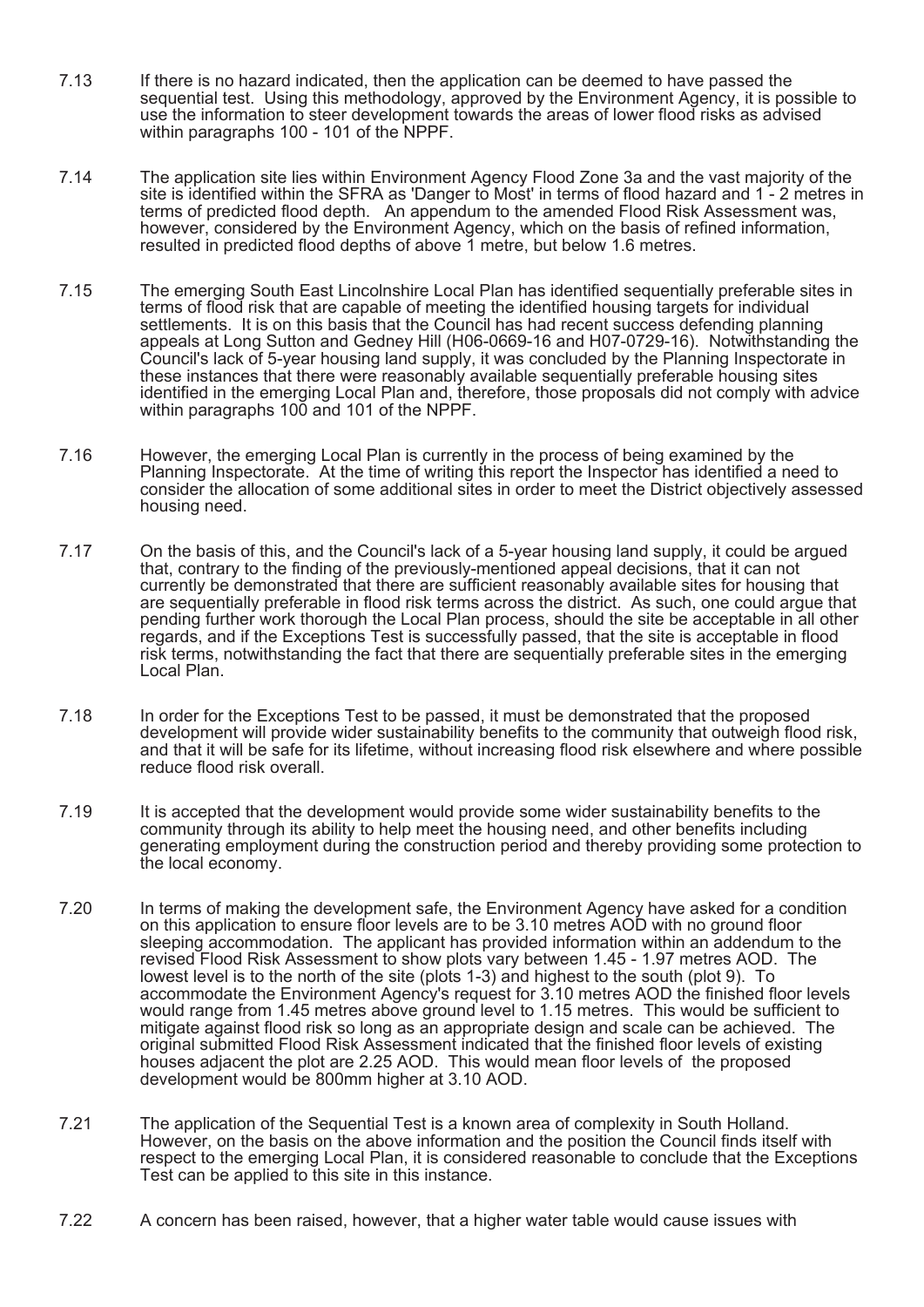Riverside Cottage nearby which is a pre-war property with low floor levels. No concerns have been raised by the Internal Drainage Board or the County Council as Lead Local Flood Authority regarding surface water drainage, subject to appropriate conditions.

#### 7.23 Character and appearance:

- 7.24 The site greenfield agricultural land. There are trees along the boundaries of the site which are of public amenity value and should be retained. Views into the site are limited as it is located to the rear of existing properties which front South Drove. Views from the main roads are also limited due to the speed of travel. The proposed development would not look out of place as the development would align with Stennett Avenue and Fantail Close. Bungalows to the rear of existing dwellings would blend in, dependent on the final design and scale.
- 7.25 The development would alter the character of the immediate area but not to a degree that would warrant refusal of the application on this basis.
- 7.26 Highway Safety:
- 7.27 Objectors have pointed out that South Drove is an inadequate junction on which to introduce a higher traffic demand. They state the road has never been suitable for potential development before, so they cannot understand what has changed. It is also stated that there is insufficient access for emergency and other services.
- 7.28 However, County Highways have no concerns with regard to highway safety, subject to appropriate conditions. In the absence of an objection from Highways, there is no justifiable reason for refusal on Highway safety grounds. Paragraph 32 of the National Planning policy Framework states 'development should only be prevented or refused on transport grounds where the residual cumulative impacts are severe.
- 7.29 Residential amenity:
- 7.30 Despite objections received, the site appears capable of accommodating a residential development without causing unacceptable impact on residential amenity in terms of overlooking, overbearing or loss of light. These details would be considered at the reserved matters stage. It is accepted that the Environment Agency, expect finished floor levels to range from 1.45 metres to 1.13 metres above the level of the existing site (approximately 800mm higher than surrounding houses when taking into account their finished floor levels). Looking at the indicative drawing, it is shown that a distance of at least 23 metres is achievable between dwellings, although this can change dependent on the final layout.
- 7.31 Other matters:
- 7.32 Archaeology The Historic Environment Officer has asked for further information to be obtained through Trial Trenching. This can be undertaken after the Planning Committee decision if approved.
- 7.33 Viability the site falls below the national set threshold for seeking both affordable housing and tariff-based contributions.
- 7.34 Views there are no rights to a view. The proposed development should not be so close to the existing dwellings as to lead to an unacceptably poor outlook. This is therefore no reason on which to base a refusal.
- 7.35 Development devaluing existing homes is not a material planning consideration.
- 7.36 The trimming of a hedge the other side of the hedge would remove the freedom of trimming both sides of an existing hedge. Once development has occurred, the owner of the hedge would need to liaise with the neighbouring property in order to continue cutting the hedge. This is an accepted inconvenience, but is not a reason for refusal.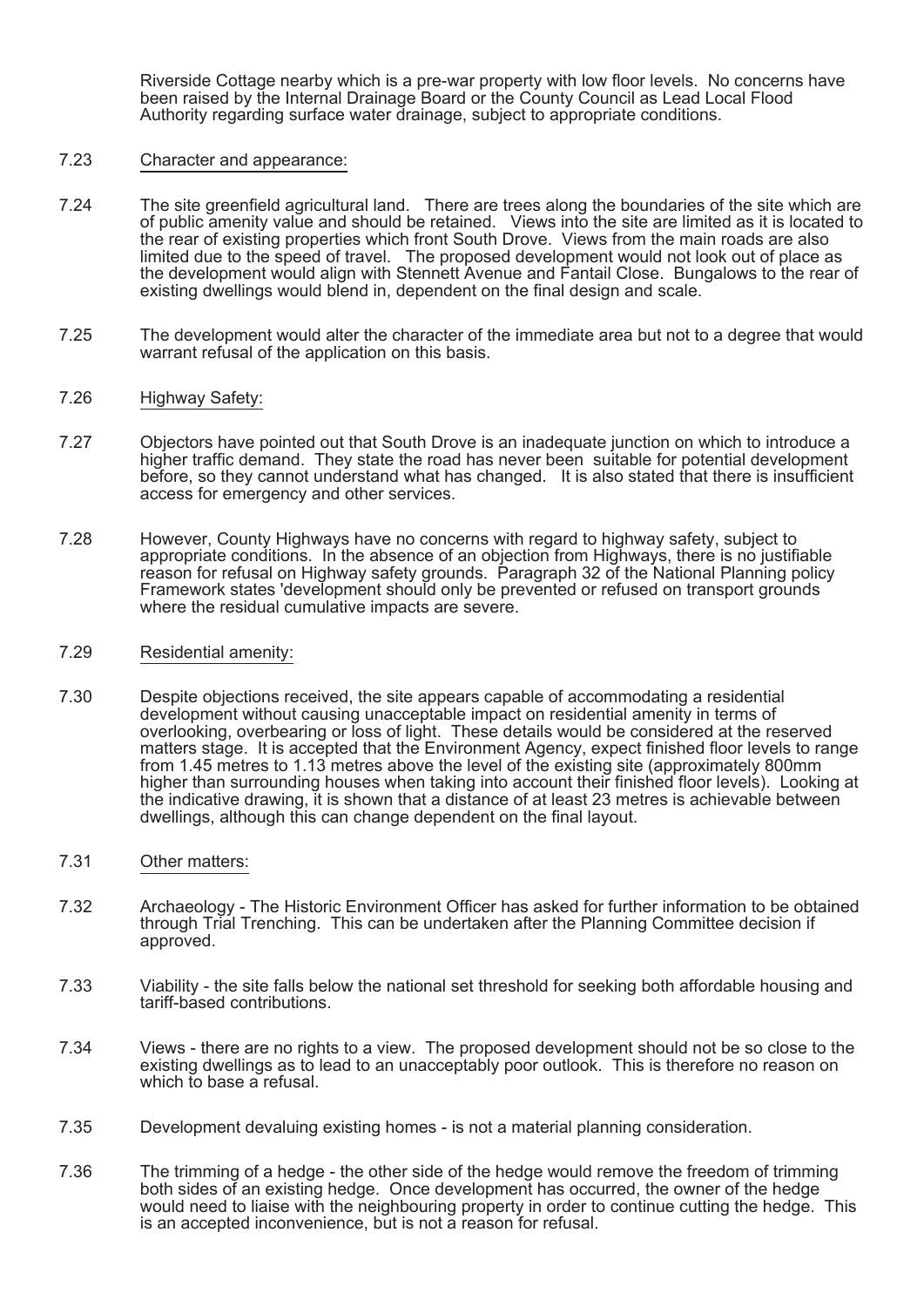- 7.37 Wildlife should consent be granted, a Protected Species Report would be requested through condition due to the nature of the land and possible disturbance to nesting birds and possible newts.
- 7.38 Conclusion
- 7.39 In terms of the specific details of the scheme, as explored above, it is not considered that there are any adverse impacts that would significantly and demonstrably outweigh the benefits of delivering 9 dwellings in this location.
- 7.40 Whist the site is not sequentially preferable in terms of flood risk, it is considered that the Council's current lack of a 5-year housing land supply, and the need for the emerging Local Plan to identify additional sites for housing, mean that it is appropriate to apply the Exceptions Test in this instance. As outlined above this is considered to be passed.
- 7.41 Hence, in this instance the presumption in favour of sustainable development is considered to apply in line with national policy contained in the National Planning Policy Framework, 2012.

# 8.0 RECOMMENDATIONS

#### 8.1 Approve subject to the carrying out of further archaeological investigations, and those Conditions listed at Section 9.0 of this report.

### 9.0 CONDITIONS

1. Application for approval of reserved matters must be made not later than three years beginning with the date of this permission, and the development must be begun before the expiration of two years from the final approval of reserved matters or in the case of approval on different dates, the final approval of the last such matter to be approved.

Reason: As required by Section 92 of the Town and Country Planning Act 1990 as amended by the Planning and Compulsory Purchase Act 2004.

2. The development hereby permitted shall be carried out in accordance with the following approved plans: 1:1250 Location Plan and dwg. no's. 2475/01, 2475 02 Rev C and Flood Risk Assessment Revision A and addendum (prepared by SM Hemmings, dated 21 July 2017).

Reason: For the avoidance of doubt and in the interests of proper planning.

3. The following matters are reserved for subsequent approval by the Local Planning Authority and no development to which these matters relate shall be carried out until these matters have been approved, viz:

i) detailed drawings of the estate layout to a scale of not less than 1:500 and including road and plot layouts;

ii) detailed drawings to a scale of not less than 1:100 showing the siting, design and external appearance of each building, including a schedule of the materials to be used for external walls and roof;

iii) the siting and design of any vehicular access to a highway or estate road;

iv) the means of foul and surface water disposal;

v) details of landscaping and tree planting.

vi) the existing and proposed site levels and floor levels of the buildings and hard surfaced areas.

Reason: The application was submitted in outline only and the above details are required to enable the Local Planning Authority to assess the detailed design, scale, appearance and layout of the development as well as ensure that appropriate access and services are provided to serve the development.

This Condition is imposed in accordance with Policies SG12, SG13, SG14 and SG18 of the South Holland Local Plan, 2006 and national guidance contained in Section 10 of the National Planning Policy Framework, 2012.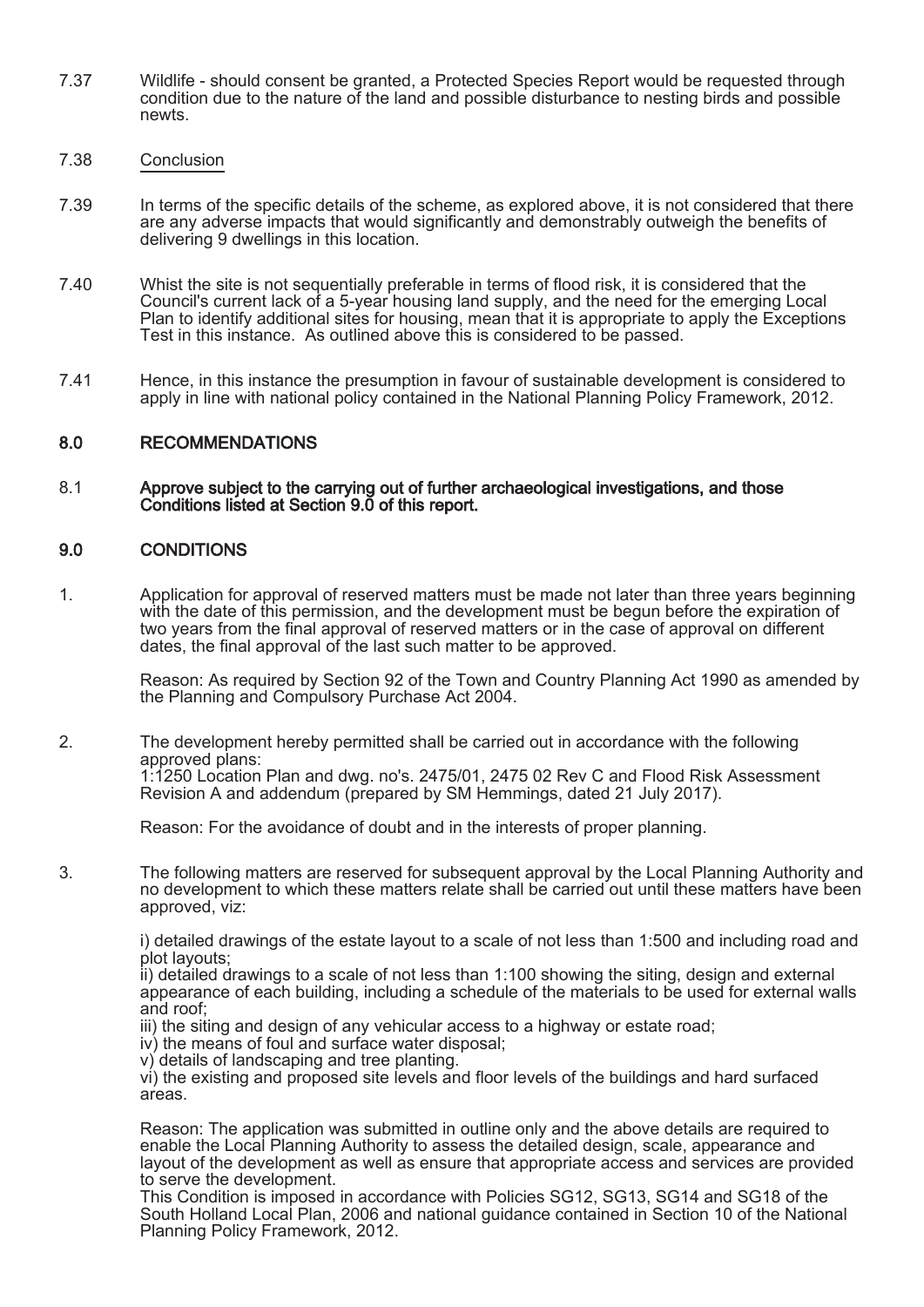4. The development hereby permitted in outline is limited to no more than 10 dwellings, and a maximum combined gross floorspace of no more than 1000sqm.

> Reason: The application is approved without planning obligations. A development of greater than 10 dwellings or 1000sqm floorspace would be expected to make such contributions, or demonstrate why they would not be viable, in accordance with national advice contained in the Planning Practice Guidance.

This Condition is imposed in accordance with national guidance on planning obligations contained in the Planning Practice Guidance.

5. The development hereby permitted shall not be commenced until a scheme to deal with any contamination of land or pollution of controlled waters has been submitted to and approved in writing by the Local Planning Authority (LPA) and until the measures approved in that scheme have been implemented. The scheme shall include all of the following measures:

> i) a desk-top study carried out to identify and evaluate all potential sources of contamination and the impacts on land and/or controlled waters, relevant to the site. The desk-top study shall establish a 'conceptual site model' and identify all plausible pollutant linkages. Furthermore, the assessment shall set objectives for intrusive site investigation works/Quantitative Risk Assessment (or state if none required). Two full copies of the desk- top study and a nontechnical summary shall be submitted to the LPA without delay upon completion. ii) if identified as being required following the completion of the desk-top study, a site investigation shall be carried out to fully and effectively characterise the nature and extent of any land contamination and/or pollution of controlled waters. It shall specifically include a risk assessment that adopts the Source-Pathway-Receptor principle, in order that any potential risks are adequately assessed taking into account the sites existing status and proposed new use. Two full copies of the site investigation and findings shall be forwarded to the LPA without delay upon completion.

iii) thereafter, a written method statement detailing the remediation requirements for land contamination and/or pollution of controlled waters affecting the site shall be submitted to and approved in writing by the LPA, and all requirements shall be implemented and completed to the satisfaction of the LPA. No deviation shall be made from this scheme. If during redevelopment contamination not previously considered is identified, then the LPA shall be notified immediately and no further work shall be carried out until a method statement detailing a scheme for dealing with the suspect contamination has been submitted to and agreed in writing by the LPA.

iv) two full copies of a full closure report shall be submitted to and approved in writing by the LPA. The report shall provide verification that the required works regarding contamination have been carried out in accordance with the approved Method Statement(s). Post-remediation sampling and monitoring results shall be included in the closure report to demonstrate that the required remediation has been fully met.

#### Note

The applicant is advised that the phased risk assessment required by the Contaminated Land Scheme Condition should be carried out in accordance with the procedural guidance of the Environmental Protection Act 1990 Part 11A.

The applicant's attention is also drawn to the document entitled "Developing Land Within Lincolnshire - A guide to submitting planning applications to develop land that may be contaminated", which can be obtained through the Local Environmental Health Department.

Reason: To assess whether the site is polluted and to address any pollution to ensure a satisfactory development. This issue is integral to the development and therefore full details need to be finalised prior to the commencement of works.

This Condition is imposed in accordance with Policy SG13 of the South Holland Local Plan, 2006.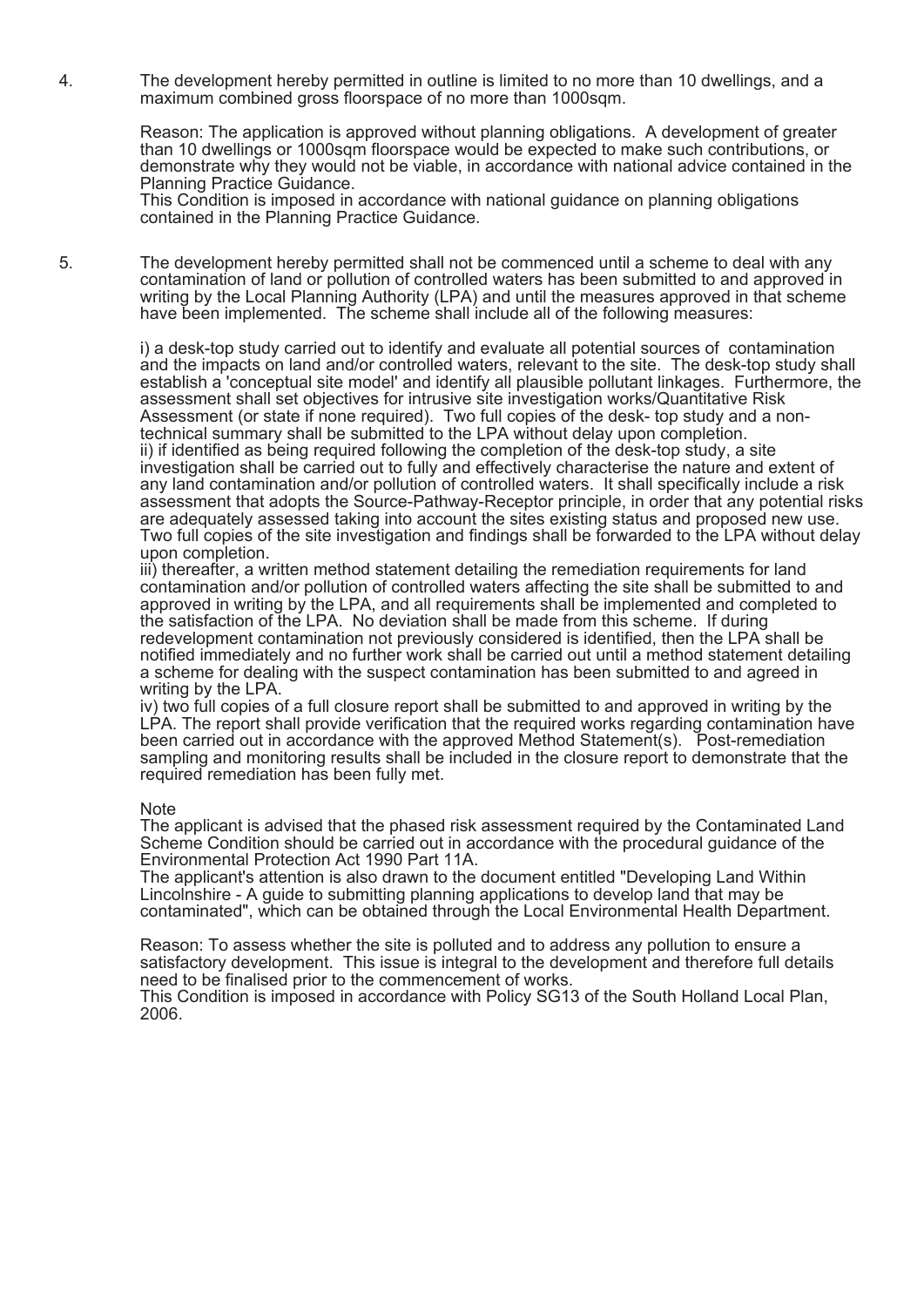6. When application is made to the Local Planning Authority for approval of reserved matters, that application shall be accompanied by a scheme of landscaping and tree planting indicating, inter alia, the number, species, heights on planting and positions of all trees in respect of the land to which that application relates, together with details of post-planting maintenance and such a scheme shall require the approval of the Local Planning Authority before any development is commenced. Such scheme as is approved by the Local Planning Authority shall be carried out in its entirety within a period of twelve months beginning with the date on which development is commenced. All trees, shrubs and bushes shall be maintained by the owner or owners of the land on which they are situated for the period of five years beginning with the date of completion of the scheme and during that period all losses shall be made good as and when necessary.

Note: The applicant is recommended to employ a qualified and experienced landscape designer to produce a landscaping scheme for the development.

Reason: To ensure that the development is adequately landscaped, in the interests of its visual amenity and that of the area in which it is set. This issue is integral to the development and therefore full details need to be finalised prior to the commencement of works. This Condition is imposed in accordance with Policy SG18 of the South Holland Local Plan, 2006.

7. Prior to its installation, details of the proposed boundary treatment, including a schedule of materials, and details of the size and species of any hedging, shall be submitted to and approved in writing by the Local Planning Authority, and the details so approved shall be implemented in full before the development is first brought into use.

> Reason: In the interests of the character and appearance of the development and the visual amenity of the area in which it is set. This Condition is imposed in accordance with Policy SG14 of the South Holland Local Plan, 2006.

8. Details of the design and positions of all external boxes for gas and electricity supplies and of any gas flues and soil vent pipes shall be submitted to and approved in writing by the Local Planning Authority prior to their installation and there shall be no variation from the details so approved.

> Reason: To ensure that the Local Planning Authority retains control over these details of the development in the interests of the character and appearance of the development and the visual amenity of the area in which it is set.

> This Condition is imposed in accordance with Policy SG14 of the South Holland Local Plan, 2006.

9. The development hereby permitted shall be carried out in accordance with the measures set out in the Flood Risk Assessment Revision A (prepared by SM Hemmings, dated 21 July 2017) forming part of this planning application, unless otherwise agreed in writing by the Local Planning Authority, in particular the following measures shall be fully implemented before the property is first occupied:

- dwellings to have no ground floor sleeping accommodation;

- finished floor levels to be set at 3.10 metres AOD; and

- flood resilient / resistant measures to be incorporated to a minimum of 300mm above finished floor level with 600mm demountable defences.

Reason: To ensure that the development does not increase the risk of flooding or be at risk of flooding.

This Condition is imposed in accordance with national guidance contained in Section 10 of the National Planning Policy Framework, 2012.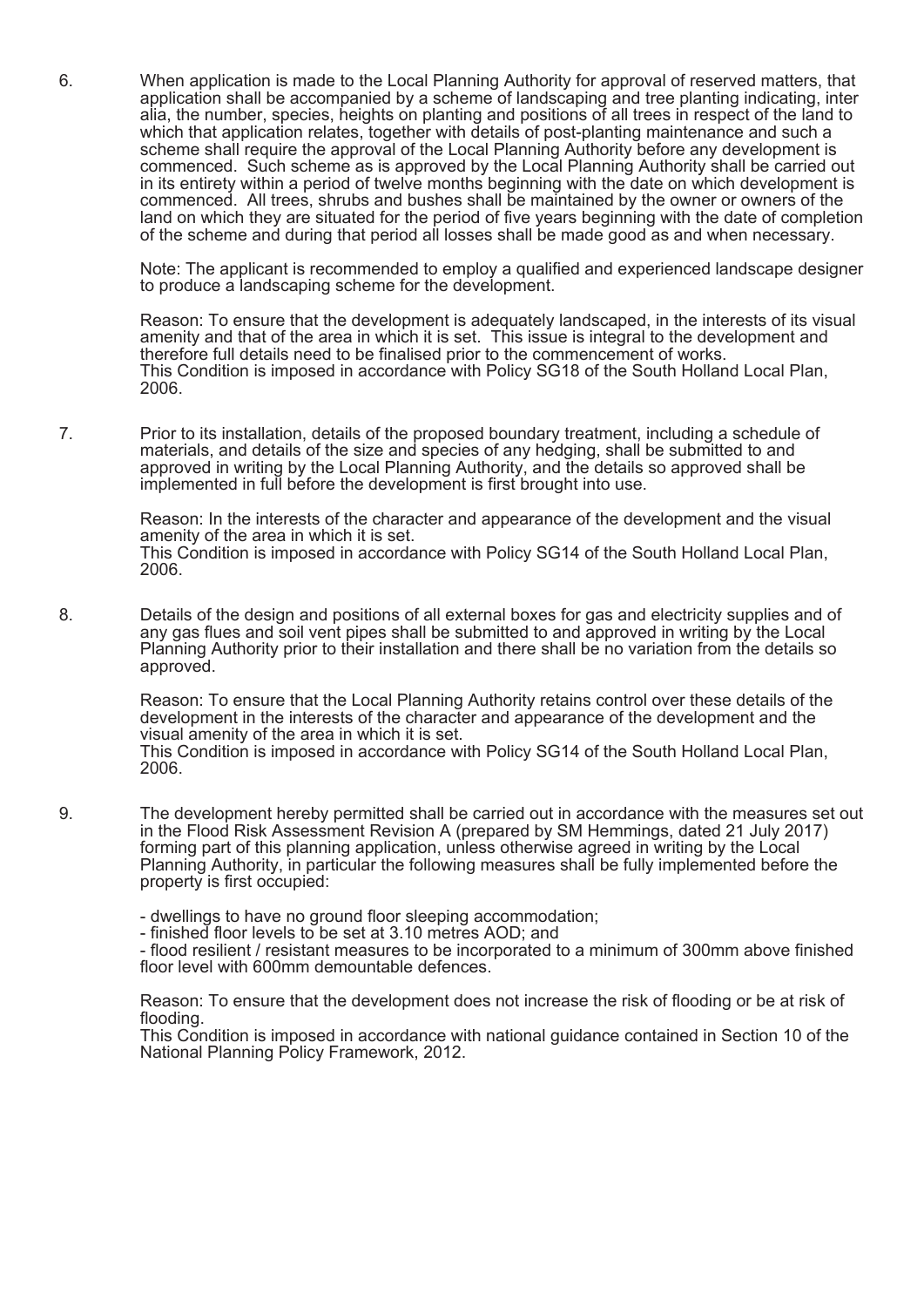10. When application is made to the Local Planning Authority for the approval of reserved matters, that application shall be accompanied by the following details:

i) a plan providing the following information for each tree on site with a trunk diameter exceeding 100mm measured over the bark at a point 1.5 metres above ground level:

-a reference number -its location

-its species

-an accurately drawn canopy and measurements of its radius

-its approximate height

-an assessment of its general state of health and stability;

ii) details of which trees are proposed to be removed;

iii) details of any proposed topping or lopping of any retained tree, or of any tree on land adjacent to the site.

None of the existing trees on the site shall be cut down, up-rooted, destroyed, topped or lopped until the above information has been submitted to and approved by the Local Planning Authority unless first agreed in writing by the Local Planning Authority.

Reason: To ensure the protection of those trees on the site which are of amenity value, in the interest of the visual amenity of the locality. This Condition is imposed in accordance with Policy SG18 of the South Holland Local Plan, 2006 and national guidance contained in Section 11 of the National Planning Policy Framework, 2012.

11. Prior to the commencement of the development, a detailed plan setting out proposals for the management of the ecology of the site shall be submitted to and approved in writing by the Local Planning Authority. The plan shall include proposals for the protection of wildlife and its habitat within the site, appropriate mitigation measures, a programme for the implementation, proposals for longer term arrangements and supervision by a qualified ecologist.

Reason: In the interests of the protection of the ecology and associated habitat of the site. This issue is integral to the development and therefore full details need to be finalised prior to the commencement of works.

This condition is imposed in accordance with national guidance contained in Section 11 of the National Planning Policy Framework 2012.

12. When the application is made for approval of the 'Reserved Matters' that application shall show details of the arrangements for the parking/turning/maneuvering/loading/unloading of vehicles within the site. These arrangements shall be provided before the building is occupied and shall be kept permanently free for such use at all times thereafter.

Reason: To enable calling vehicles to wait clear of the carriageway of South Drove and to allow vehicles to enter and leave the highway in a forward gear in the interests of highway safety. This Condition is imposed in accordance with Policies SG14 and SG15 of the South Holland Local Plan, 2006.

13. Before each dwelling is occupied the roads and/or footways providing access to that dwelling, for the whole of its frontage, from an existing public highway, shall be constructed to a specification, to first be submitted to and approved by the Local Planning Authority, to enable them to be adopted as Highways Maintainable at the Public Expense, less the carriageway and footway surface courses. The carriageway and footway surface courses shall be completed within three months from the date upon which the erection is commenced of the penultimate dwelling.

Reason: To ensure safe access to the site and each dwelling/building in the interests of residential amenity, convenience and safety. This Condition is imposed in accordance with Policies SG14 and SG15 of the South Holland Local Plan, 2006.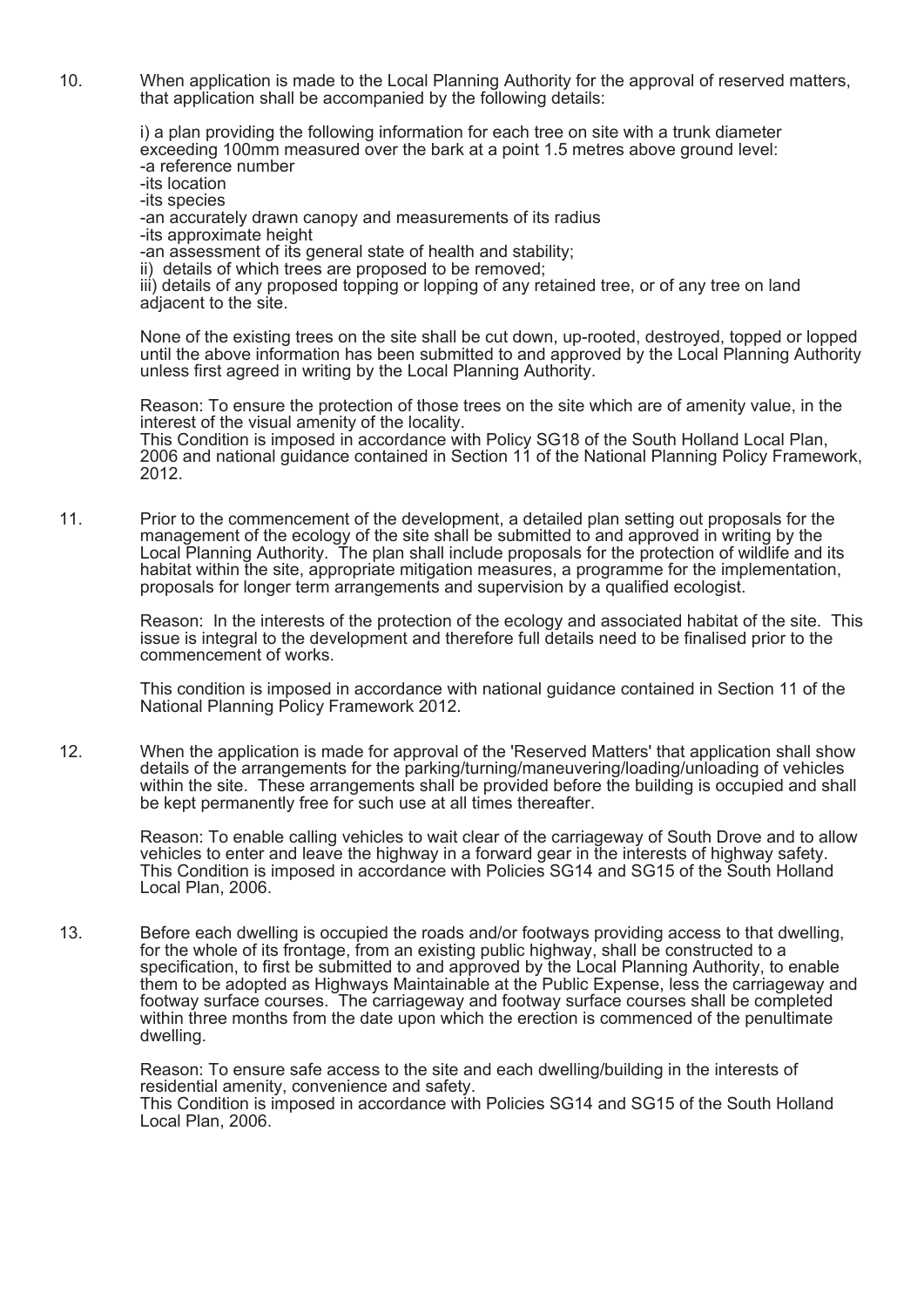14. No development shall be commenced until full engineering, drainage, street lighting and constructional details of the streets proposed for adoption have been submitted to and approved in writing by the Local Planning Authority. The development shall, thereafter, be constructed in accordance with the approved details, unless otherwise agreed in writing with the Local Planning Authority.

NB: The applicant is advised to obtain a technical approval for al street details from the Local Highway Authority prior to the submission of such approved details to the Local Planning Authority to discharge condition 12 of this decision notice.

Reason: In the interest of highway safety; to ensure a satisfactory appearance to the highways infrastructure serving the development; and to safeguard the visual amenities of the locality and users of the highway. This issue is integral to the development and therefore full details need to be finalised prior to the commencement of works.

This Condition is imposed in accordance with Policies SG14 and SG15 of the South Holland Local Plan, 2006.

15. No development shall take place until a surface water drainage scheme for the site, based on sustainable urban drainage principles and an assessment of the hydrological and hydrogeological context of the development, has been submitted to and approved in writing by the Local Planning Authority.

#### The scheme shall:

a) Provide details of how run-off will be safely conveyed and attenuated during storms up to and including the 1 in 100 year critical storm event, with an allowance for climate change, from all hard surfaced areas within the development into the existing local drainage infrastructure and watercourse system without exceeding the run-off rate for the undeveloped site; b) Provide attenuation details and discharge rates which shall be restricted to 1.4 litres per

second per hectare;

c) Provide details of the timetable for and any phasing of implementation for the drainage scheme; and

d) Provide details of how the scheme shall be maintained and managed over the lifetime of the development, including any arrangements for adoption by any public body or Statutory Undertaker and any other arrangements required to secure the operation of the drainage system throughout its lifetime.

The development shall be carried out in accordance with the approved drainage scheme and no dwelling shall be occupied until the approved scheme has been completed or provided on the site in accordance with the approved phasing. The approved scheme shall be retained and maintained in full in accordance with the approved details.

Reason: To ensure that the site is adequately drained, to avoid pollution, and to prevent increased risk of flooding. This issue is integral to the development and therefore full details need to be finalised prior to the commencement of works.

This Condition is imposed in accordance with Policies SG11 and SG12 of the South Holland Local Plan, 2006 and national guidance contained in Section 10 of the National Planning Policy Framework, 2012.

16. Before the commencement of the development hereby granted, details of the means of foul water disposal shall be submitted to and approved in writing by the Local Planning Authority. The details so approved shall be implemented in full before the development hereby permitted is first brought into use.

Reason: To ensure that the site is adequately drained and to avoid pollution. This Condition is imposed in accordance with Policies SG12 and SG13 of the South Holland Local Plan 2006.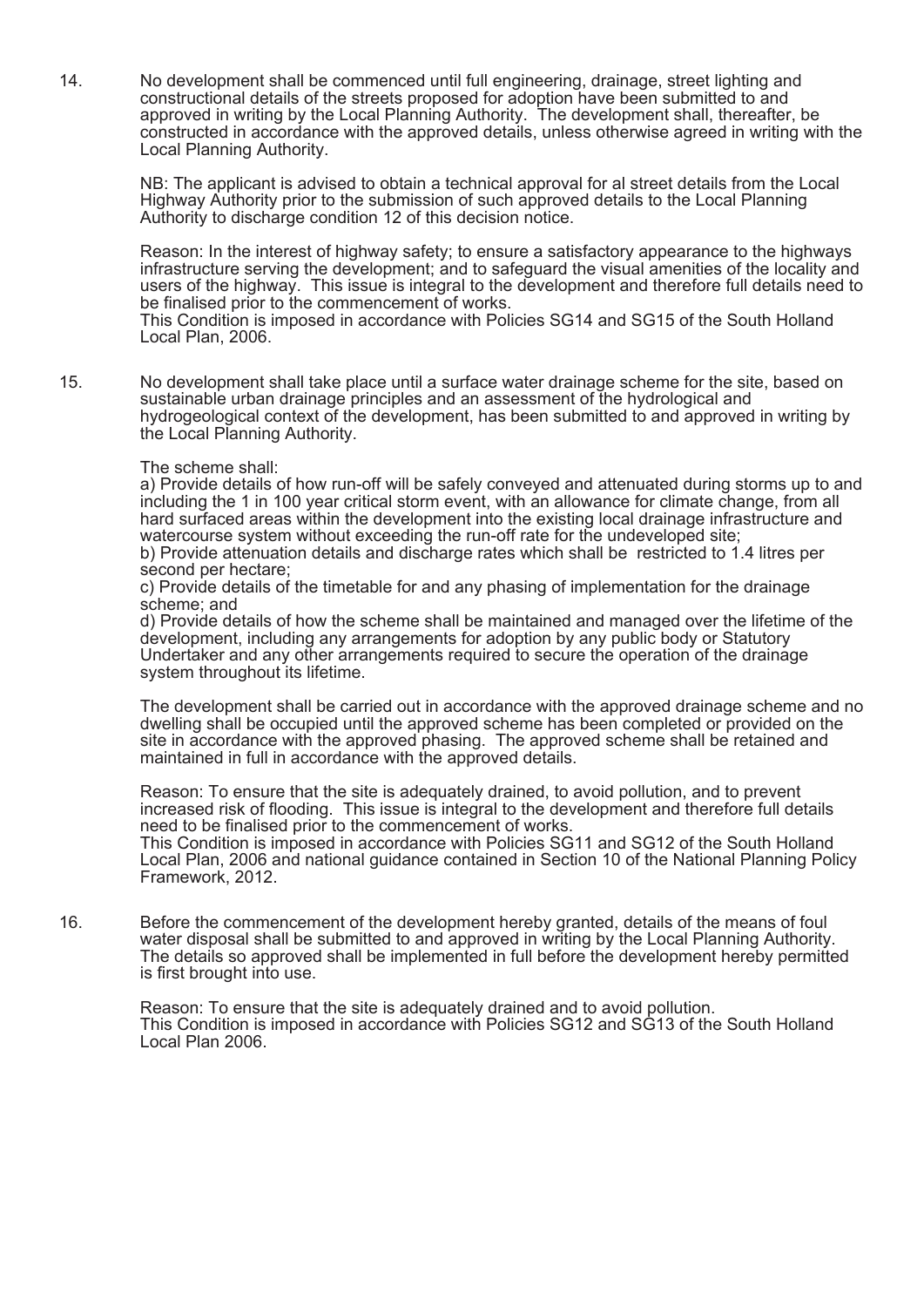17. A detailed scheme of construction management to minimise disturbance during the construction process through noise, dust, vibration and smoke shall be submitted to and approved in writing by the Local Planning Authority before the development commences and the construction process shall be carried out in accordance with the scheme so approved. It shall also include a method statement, detailing how construction traffic, site personnel vehicles, materials deliveries and site accommodation will be managed to safeguard highway safety, free passage along South Drove and residential amenity.

Reason: In the interests of the amenity of local residents. This issue is integral to the development and therefore full details need to be finalised prior to the commencement of works. This Condition is imposed in accordance with Policies SG14 and SG17 of the South Holland Local Plan, 2006.

18. Details of the precautions to be taken to prevent the deposit of mud on public highways by vehicles travelling from the site during construction of the development shall be submitted to and approved in writing by the Local Planning Authority before the development commences. These facilities shall include the provision of wheel washing facilities where considered necessary by the Local Planning Authority. These precautions shall be made available before commencement of the construction of the development and be kept available and in full working order until such time as the Local Planning Authority agrees in writing to their withdrawal or the completion of the development.

Reason: In the interests of highway safety during the construction process. This issue is integral to the development and therefore full details need to be finalised prior to the commencement of works.

This Condition is imposed in accordance with Policies SG15 and SG17 of the South Holland Local Plan, 2006.

19. Details of the means of storage and disposal of refuse and recycling shall be submitted to and be approved by the Local Planning Authority and the development shall not commence in advance of that approval. The approved scheme shall be fully implemented and thereafter be retained.

Reason: To ensure that adequate facilities are made available for refuse storage and disposal to avoid pollution, to protect residential amenity, and in the interests of the appearance of the site and the area within which it is set. This issue is integral to the development and therefore full details need to be finalised prior to the commencement of works. This Condition is imposed in accordance with Policies SG13 and SG17 of the South Holland Local Plan, 2006.

20. Any archaeological conditions required.

Background papers:- Planning Application Working File

# Lead Contact Officer

| Name and Post:    | Richard Fidler, Development Manager |
|-------------------|-------------------------------------|
| Telephone Number: | 01775 764428                        |
| Email             | rfidler@sholland.gov.uk             |

# Appendices attached to this report:

Appendix A Plan A